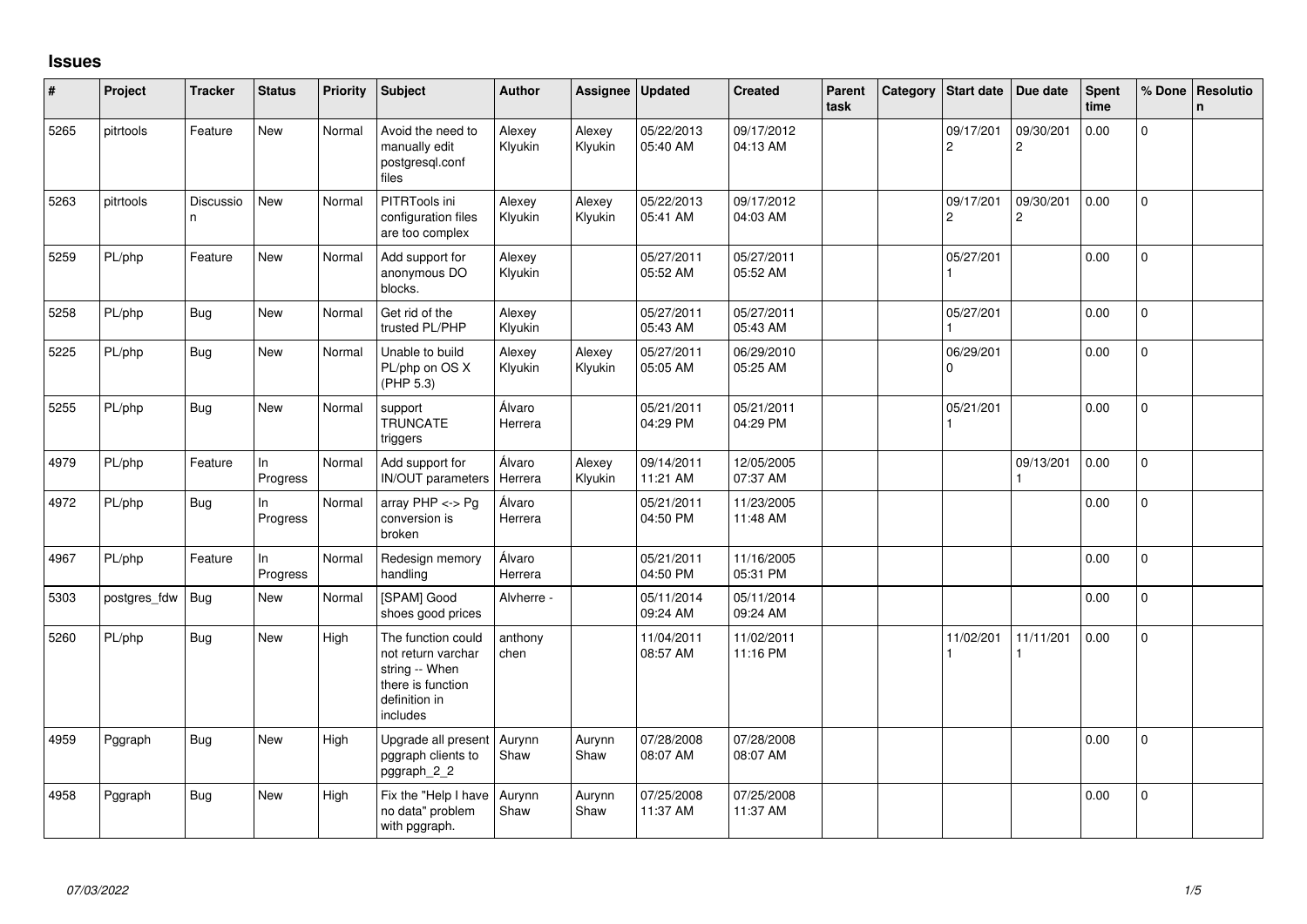| #    | Project   | <b>Tracker</b> | <b>Status</b> | <b>Priority</b> | <b>Subject</b>                                                 | <b>Author</b>  | Assignee       | <b>Updated</b>         | <b>Created</b>         | Parent<br>task | Category Start date | Due date | <b>Spent</b><br>time | % Done              | Resolutio<br>$\mathsf{n}$ |
|------|-----------|----------------|---------------|-----------------|----------------------------------------------------------------|----------------|----------------|------------------------|------------------------|----------------|---------------------|----------|----------------------|---------------------|---------------------------|
| 4956 | Pggraph   | <b>Bug</b>     | New           | High            | dbrollup.py needs<br>to support pggraph<br>2.2                 | Aurynn<br>Shaw | Aurynn<br>Shaw | 07/25/2008<br>08:02 AM | 07/25/2008<br>08:02 AM |                |                     |          | 0.00                 | 0                   |                           |
| 4954 | Pggraph   | <b>Bug</b>     | New           | High            | pggraph_clients                                                | Aurynn<br>Shaw | Aurynn<br>Shaw | 07/25/2008<br>07:59 AM | 07/25/2008<br>07:59 AM |                |                     |          | 0.00                 | $\mathbf 0$         |                           |
| 4952 | Pggraph   | Bug            | New           | High            | Help interface                                                 | Aurynn<br>Shaw | Aurynn<br>Shaw | 07/21/2008<br>10:40 AM | 07/21/2008<br>10:40 AM |                |                     |          | 0.00                 | $\mathbf{0}$        |                           |
| 4951 | Pggraph   | Bug            | New           | High            | Document date<br>range behaviour                               | Aurynn<br>Shaw | Aurynn<br>Shaw | 07/21/2008<br>10:44 AM | 07/21/2008<br>10:38 AM |                |                     |          | 0.00                 | 0                   |                           |
| 4950 | Pggraph   | Bug            | New           | High            | Write unit tests                                               | Aurynn<br>Shaw | Aurynn<br>Shaw | 07/17/2008<br>05:02 PM | 07/17/2008<br>05:02 PM |                |                     |          | 0.00                 | $\mathbf 0$         |                           |
| 4949 | Pggraph   | <b>Bug</b>     | New           | High            | Document<br>behaviour                                          | Aurynn<br>Shaw | Aurynn<br>Shaw | 07/21/2008<br>10:44 AM | 07/17/2008<br>04:59 PM |                |                     |          | 0.00                 | $\mathbf{0}$        |                           |
| 4948 | Pggraph   | <b>Bug</b>     | New           | High            | in pggraph_table,<br>prevent crash if no<br>tables present     | Aurynn<br>Shaw | Aurynn<br>Shaw | 07/16/2008<br>09:42 PM | 07/16/2008<br>09:42 PM |                |                     |          | 0.00                 | 0                   |                           |
| 4947 | Pggraph   | <b>Bug</b>     | New           | High            | Do testing of data<br>arrays                                   | Aurynn<br>Shaw | Aurynn<br>Shaw | 07/16/2008<br>09:01 PM | 07/16/2008<br>09:01 PM |                |                     |          | 0.00                 | $\mathbf{0}$        |                           |
| 4945 | Pggraph   | <b>Bug</b>     | New           | High            | Force all graphs to<br>abort if non-specific<br>data specified | Aurynn<br>Shaw | Aurynn<br>Shaw | 07/16/2008<br>10:14 PM | 07/15/2008<br>03:32 PM |                |                     |          | 0.00                 | $\mathbf 0$         |                           |
| 4943 | Pggraph   | <b>Bug</b>     | New           | Low             | <b>Future Planning</b><br>and Ideas                            | Aurynn<br>Shaw | Aurynn<br>Shaw | 07/16/2008<br>10:14 PM | 07/14/2008<br>11:32 AM |                |                     |          | 0.00                 | $\overline{0}$      |                           |
| 4940 | Pggraph   | <b>Bug</b>     | New           | High            | Remove prefixes                                                | Aurynn<br>Shaw | Aurynn<br>Shaw | 07/14/2008<br>11:05 AM | 07/14/2008<br>11:05 AM |                |                     |          | 0.00                 | $\mathbf 0$         |                           |
| 4937 | Pggraph   | Bug            | New           | High            | Modification of DB<br>Client code for date<br>ranges           | Aurynn<br>Shaw | Aurynn<br>Shaw | 07/16/2008<br>10:14 PM | 07/14/2008<br>10:45 AM |                |                     |          | 0.00                 | $\mathbf{0}$        |                           |
| 4936 | Pggraph   | Bug            | New           | High            | Modify averaging<br>functions                                  | Aurynn<br>Shaw | Aurynn<br>Shaw | 07/14/2008<br>10:12 AM | 07/14/2008<br>10:11 AM |                |                     |          | 0.00                 | $\mathbf 0$         |                           |
| 4933 | Pggraph   | Feature        | New           | Normal          | Feature requests,<br>pggraph                                   | Aurynn<br>Shaw | Aurynn<br>Shaw | 03/12/2008<br>12:44 PM | 03/12/2008<br>12:44 PM |                |                     |          | 0.00                 | $\overline{0}$      |                           |
| 4932 | Pggraph   | Feature        | New           | Normal          | Have pggraph<br>directly access Wiki Shaw<br>passwords         | Aurynn         | Aurynn<br>Shaw | 12/31/2007<br>10:28 AM | 12/31/2007<br>10:28 AM |                |                     |          | 0.00                 | 0                   |                           |
| 4993 | Simpycity | <b>Bug</b>     | New           | High            | Finish docs                                                    | Aurynn<br>Shaw | Aurynn<br>Shaw | 11/25/2008<br>11:31 AM | 11/25/2008<br>11:31 AM |                |                     |          | 0.00                 | 0                   |                           |
| 4873 | Odbcng    | Feature        | New           | High            | Win64 version                                                  | bford -        | bford -        | 07/23/2008<br>02:21 AM | 07/23/2008<br>02:21 AM |                |                     |          | 0.00                 | $\mathsf{O}\xspace$ |                           |
| 4872 | Odbcng    | <b>Bug</b>     | New           | High            | ODBCng +<br><b>UNICODE</b>                                     | bford -        | bford -        | 04/24/2008<br>08:55 AM | 04/24/2008<br>08:55 AM |                |                     |          | 0.00                 | $\mathbf{0}$        |                           |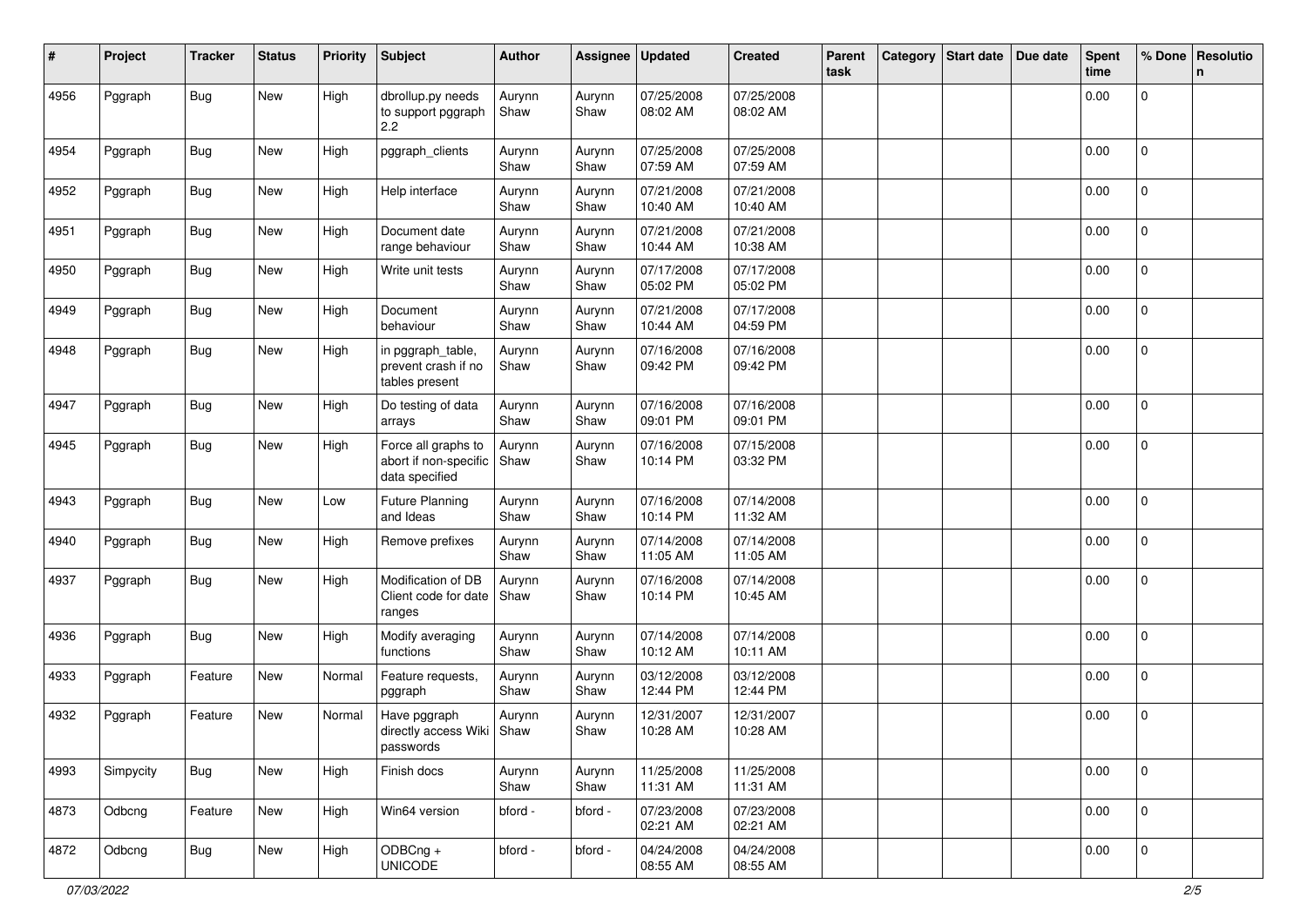| #    | Project             | <b>Tracker</b> | <b>Status</b>  | <b>Priority</b> | <b>Subject</b>                                                              | <b>Author</b>                   | Assignee         | <b>Updated</b>         | <b>Created</b>         | Parent<br>task | Category | <b>Start date</b>           | Due date                    | <b>Spent</b><br>time | % Done         | Resolutio<br>$\mathbf n$ |
|------|---------------------|----------------|----------------|-----------------|-----------------------------------------------------------------------------|---------------------------------|------------------|------------------------|------------------------|----------------|----------|-----------------------------|-----------------------------|----------------------|----------------|--------------------------|
| 4868 | Odbcng              | Feature        | New            | High            | Test environment                                                            | bford -                         | bford -          | 11/28/2007<br>02:22 PM | 11/27/2007<br>08:48 PM |                |          |                             |                             | 0.00                 | $\Omega$       |                          |
| 4866 | Odbcng              | Feature        | <b>New</b>     | High            | please post test<br>cases                                                   | bford -                         | bford -          | 11/16/2007<br>08:21 PM | 11/16/2007<br>08:21 PM |                |          |                             |                             | 0.00                 | 0              |                          |
| 4926 | Pggraph             | Feature        | New            | Normal          | insert/update/delete                                                        | bford -                         | Aurynn<br>Shaw   | 12/26/2007<br>12:26 PM | 08/20/2007<br>04:15 PM |                |          |                             |                             | 0.00                 | 0              |                          |
| 4914 | Pggraph             | Feature        | In<br>Progress | Normal          | customer feedback                                                           | bford -                         | Aurynn<br>Shaw   | 08/20/2007<br>02:37 PM | 03/19/2007<br>08:54 PM |                |          |                             |                             | 0.00                 | $\overline{0}$ |                          |
| 4908 | Pggraph             | Feature        | In<br>Progress | Normal          | Table statistics<br>tablename                                               | bford -                         | Aurynn<br>Shaw   | 08/20/2007<br>02:35 PM | 01/07/2007<br>07:26 PM |                |          |                             |                             | 0.00                 | $\overline{0}$ |                          |
| 4901 | Pggraph             | Feature        | New            | High            | pggraph_table<br>doesn't list tables                                        | bford -                         | Aurynn<br>Shaw   | 12/30/2008<br>01:56 PM | 12/29/2006<br>05:18 PM |                |          |                             |                             | 0.00                 | 0              |                          |
| 4984 | PL/php              | Feature        | ln<br>Progress | Normal          | Composite Type<br>Argument as table                                         | bford -                         |                  | 05/21/2011<br>04:50 PM | 12/15/2005<br>03:38 AM |                |          |                             |                             | 0.00                 | 0              |                          |
| 5350 | PL/php              | <b>Bug</b>     | New            | Normal          | Fwd: Telcel red                                                             | briana26c -                     |                  | 11/09/2018<br>09:47 PM | 11/09/2018<br>09:47 PM |                |          |                             |                             | 0.00                 | $\mathbf 0$    |                          |
| 5349 | PL/php              | Bug            | <b>New</b>     | Normal          | Telcel red                                                                  | briana26c -                     |                  | 11/04/2018<br>11:06 AM | 11/04/2018<br>11:06 AM |                |          |                             |                             | 0.00                 | 0              |                          |
| 4925 | Pggraph             | Feature        | New            | Normal          | Allow graphing<br>specific intervals                                        | Darcy<br>Buskermole<br>n        | Aurynn<br>Shaw   | 10/16/2007<br>10:28 AM | 07/03/2007<br>08:28 AM |                |          |                             |                             | 0.00                 | $\overline{0}$ |                          |
| 4915 | Pggraph             | Feature        | In<br>Progress | Normal          | insert time should<br>be timestamptz                                        | Darcy<br>Buskermole<br>n        | Aurynn<br>Shaw   | 10/16/2007<br>09:45 AM | 03/21/2007<br>06:35 AM |                |          |                             |                             | 0.00                 | $\overline{0}$ |                          |
| 4890 | Pggraph             | Feature        | In<br>Progress | Normal          | new report(s)                                                               | Darcy<br><b>Buskermole</b><br>n | Aurynn<br>Shaw   | 10/16/2007<br>10:20 AM | 09/25/2006<br>10:36 PM |                |          |                             |                             | 0.00                 | 0              |                          |
| 4960 | Pggraph             | Bug            | New            | High            | pg error of<br>pggraph_2_2                                                  | Devrim<br>Gunduz                | Aurynn<br>Shaw   | 12/30/2008<br>09:09 AM | 12/30/2008<br>09:09 AM |                |          |                             |                             | 0.00                 | $\mathbf{0}$   |                          |
| 4931 | Pggraph             | Feature        | New            | Normal          | Develop a nagios<br>plugin for pggraph<br>checks                            | Devrim<br>Gunduz                | Aurynn<br>Shaw   | 12/18/2007<br>07:24 PM | 12/18/2007<br>07:24 PM |                |          |                             |                             | 0.00                 | $\Omega$       |                          |
| 5328 | pitrtools           | Bug            | New            | High            | threaded rsync.py:<br>-delete-excluded<br>causes all files to<br>be deleted | Eric<br>Worden                  |                  | 01/17/2017<br>10:48 AM | 01/17/2017<br>10:48 AM |                |          | 01/17/201                   |                             | 0.00                 | $\Omega$       |                          |
| 5340 | postgresql-sn<br>ap | Task           | New            | Normal          | Change package<br>name                                                      | Ivan<br>Lezhnjov                | Ivan<br>Lezhnjov | 08/02/2017<br>11:44 PM | 08/02/2017<br>11:44 PM |                |          | 08/02/201                   | 08/04/201                   | 0.00                 | $\mathbf{0}$   |                          |
| 5339 | postgresql-sn<br>ap | Task           | <b>New</b>     | Normal          | Explore tracks<br>feature                                                   | Ivan<br>Lezhnjov                | Ivan<br>Lezhnjov | 06/09/2017<br>03:47 AM | 06/09/2017<br>03:47 AM |                |          | 06/09/201<br>$\overline{7}$ | 06/16/201<br>$\overline{7}$ | 0.00                 | 0              |                          |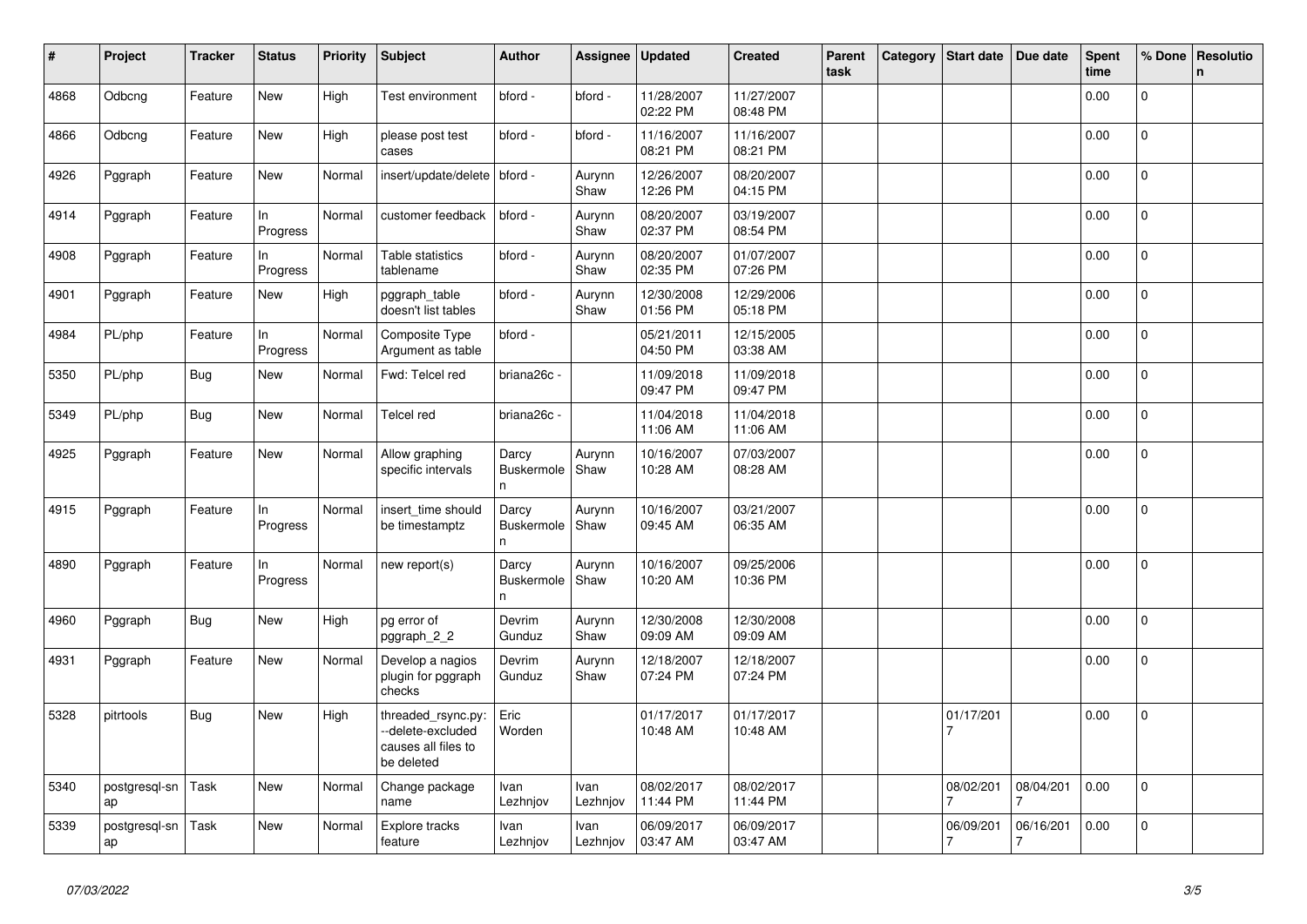| #    | Project             | <b>Tracker</b> | <b>Status</b>  | <b>Priority</b> | Subject                                                           | <b>Author</b>             | Assignee          | <b>Updated</b>         | <b>Created</b>         | Parent<br>task | Category | <b>Start date</b>                    | Due date | <b>Spent</b><br>time | % Done              | Resolutio<br>n |
|------|---------------------|----------------|----------------|-----------------|-------------------------------------------------------------------|---------------------------|-------------------|------------------------|------------------------|----------------|----------|--------------------------------------|----------|----------------------|---------------------|----------------|
| 5321 | postgresql-sn<br>ap | Task           | New            | Normal          | Make postgres a<br>systemd daemon                                 | Ivan<br>Lezhnjov          |                   | 10/28/2016<br>06:34 AM | 10/28/2016<br>06:34 AM |                |          | 10/28/201<br>6                       |          | 0.00                 | $\mathbf 0$         |                |
| 5291 | postgres_fdw        | Bug            | New            | Normal          | Great watches at<br>cut-prices                                    | Jkawasaki                 |                   | 04/11/2014<br>07:30 AM | 04/11/2014<br>07:30 AM |                |          |                                      |          | 0.00                 | 0                   |                |
| 5317 | postgres_fdw        | Bug            | New            | Normal          | Jonie Bittenbender                                                | Jonie<br>Bittenbende      |                   | 01/26/2016<br>10:56 PM | 01/26/2016<br>10:56 PM |                |          |                                      |          | 0.00                 | 0                   |                |
| 5256 | PL/php              | Discussio<br>n | New            | Normal          | Creating a PL/php<br>distribution                                 | Joshua<br>Drake           |                   | 05/26/2011<br>01:44 PM | 05/21/2011<br>06:36 PM |                |          | 05/21/201                            |          | 0.00                 | 0                   |                |
| 5331 | postgresgl-sn<br>ap | <b>Bug</b>     | New            | Normal          | PgBackRest                                                        | Joshua<br>Drake           |                   | 02/10/2017<br>09:56 AM | 02/10/2017<br>09:56 AM |                |          |                                      |          | 0.00                 | 0                   |                |
| 5327 | postgresql-sn<br>ap | Feature        | In<br>Progress | Normal          | New snap<br>packages to be<br>created                             | Joshua<br>Drake           | Ivan<br>Lezhnjov  | 12/13/2016<br>08:36 AM | 12/09/2016<br>07:11 AM |                |          | 12/09/201<br>6                       |          | 0.00                 | 40                  |                |
| 5306 | pitrtools           | Feature        | Feedback       | Normal          | Reimplementation<br>of queue                                      | Joshua A.<br><b>Drake</b> | Joshua<br>Drake   | 11/13/2014<br>10:12 AM | 05/13/2014<br>12:58 PM |                |          | 05/13/201<br>$\overline{\mathbf{A}}$ |          | 0.00                 | $\overline{0}$      |                |
| 5316 | postgres_fdw        | Bug            | New            | Normal          | (no subject)                                                      | Julieta<br>Clubb          |                   | 01/18/2016<br>04:11 AM | 01/18/2016<br>04:11 AM |                |          |                                      |          | 0.00                 | 0                   |                |
| 5345 | postgres_fdw        | Bug            | New            | Normal          | Follow-up                                                         | Karen<br>Edwards          |                   | 11/28/2017<br>03:16 PM | 11/28/2017<br>03:16 PM |                |          |                                      |          | 0.00                 | 0                   |                |
| 5312 | postgres_fdw        | Bug            | New            | Normal          | AutoDesk Users                                                    | Kina<br>Lawrence          |                   | 03/09/2015<br>07:36 AM | 03/09/2015<br>07:36 AM |                |          |                                      |          | 0.00                 | 0                   |                |
| 5000 | Simpycity           | Bug            | New            | Urgent          | <b>Automatic Rollback</b><br>Fix.                                 | Lacey<br>Powers           | Aurynn<br>Shaw    | 04/29/2009<br>11:22 AM | 04/29/2009<br>11:22 AM |                |          |                                      |          | 0.00                 | $\mathbf 0$         |                |
| 5292 | postgres_fdw        | Bug            | New            | Normal          | [SPAM] Good<br>shoes good prices                                  | Ladyregina                |                   | 04/11/2014<br>02:06 PM | 04/11/2014<br>02:06 PM |                |          |                                      |          | 0.00                 | 0                   |                |
| 5326 | postgres_fdw        | Bug            | New            | Normal          | <b>Ubuntu Users</b><br><b>Email List</b>                          | Melony<br>Scheid          |                   | 11/15/2016<br>07:03 AM | 11/15/2016<br>07:03 AM |                |          |                                      |          | 0.00                 | 0                   |                |
| 5315 | pitrtools           | Feature        | New            | Normal          | cmd_standby: Data<br>Directory vs.<br>Configuration<br>Directory? | Michael<br>Vitale         | Michael<br>Vitale | 05/14/2015<br>03:57 PM | 05/14/2015<br>03:57 PM |                |          | 05/14/201<br>5                       |          | 0.00                 | 0                   |                |
| 5236 | PL/php              | Feature        | New            | Normal          | pg_raise to PHP<br>Object                                         | Moisés P.<br>Sena         |                   | 07/29/2010<br>11:08 AM | 07/29/2010<br>11:07 AM |                |          | 07/29/201<br>0                       |          | 0.00                 | $\Omega$            |                |
| 5235 | PL/php              | Feature        | New            | Normal          | SPI Object and not<br>function                                    | Moisés P.<br>Sena         |                   | 07/29/2010<br>10:48 AM | 07/29/2010<br>10:48 AM |                |          | 07/29/201<br>0                       |          | 0.00                 | $\mathsf{O}\xspace$ |                |
| 5301 | postgres_fdw        | Bug            | New            | Normal          | My husband loves<br>Jacob & Co                                    | Postgres<br>fdw           |                   | 05/08/2014<br>03:17 AM | 05/08/2014<br>03:17 AM |                |          |                                      |          | 0.00                 | $\mathbf 0$         |                |
| 5257 | postgres.js         | Support        | New            | Normal          | method to catch<br>error on<br>connection?                        | Rick<br>Harding           |                   | 05/26/2011<br>09:15 AM | 05/26/2011<br>09:15 AM |                |          | 05/26/201                            |          | 0.00                 | $\mathbf 0$         |                |